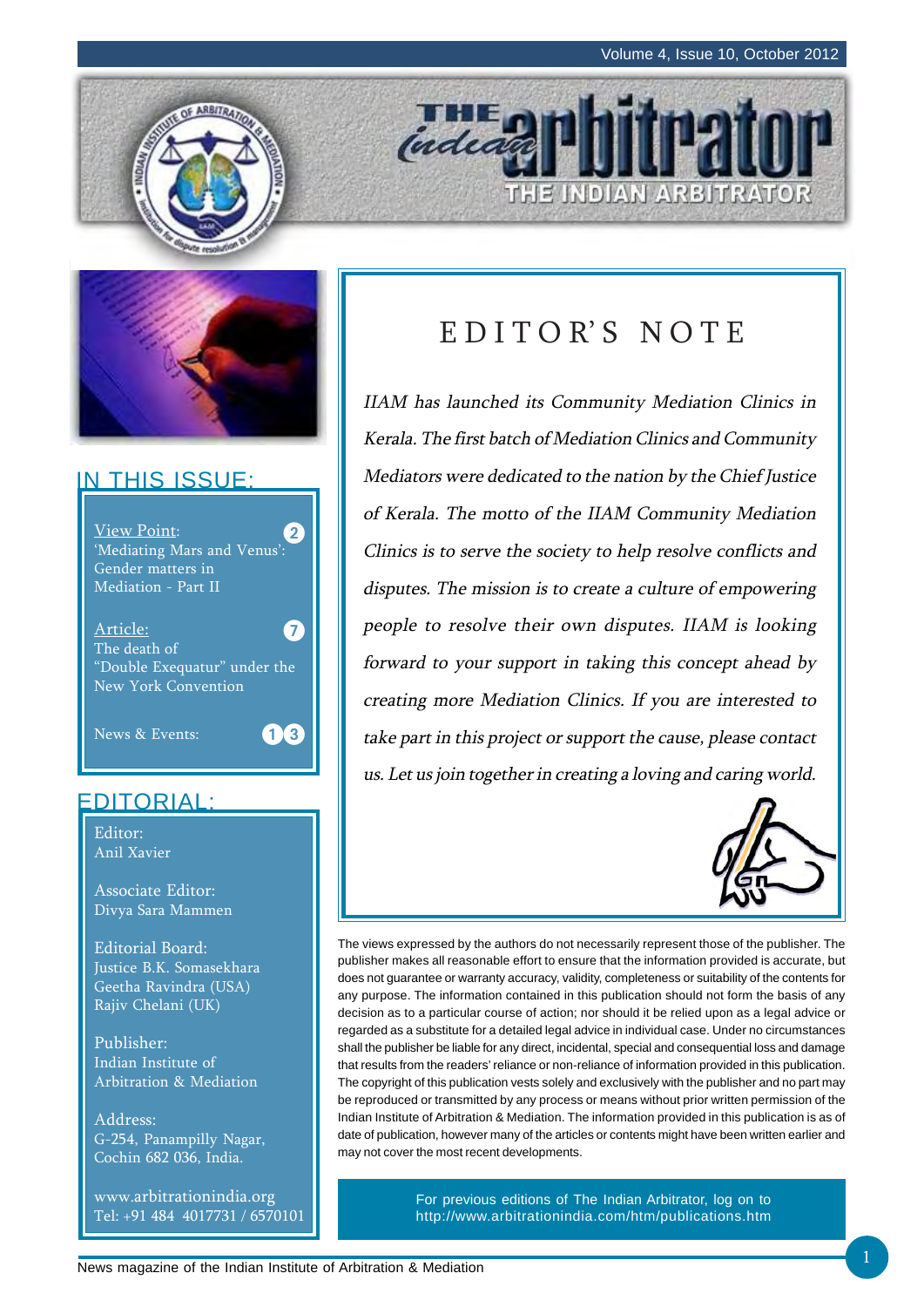

# 'Mediating Mars and Venus' Gender Matters in Mediation - Part II : TONY WHATLING

There seems to be a noticeable difference in communication patterns between males and females. The author analyses the principles of linguistics, communication theory and social sciences in the backdrop of mediation, in an effort to develop greater awareness, understanding and questions about the possible implications for mediation practice. The article attempts to address what might in some way account for the language and communication problem of parties in mediation.

### Born or made? The 'Nurture' - social conditioning story.

Writing about 'Sex-trait stereotypes' Borisoff and Victor cite the work of Psychologists Williams & Best who refer to `…psychological characteristics or behavioral traits that are believed to characterise men with much greater (or lesser) frequency than they characterise women. As part of their extensive pan-cultural study of sex-stereotyping in 29 countries, these psychologists found that in all participating nations, the adjectives "adventurous," "dominant," "forceful," "independent," "masculine," "and "strong-willed," were applied to men, while the terms "emotional," "sentimental," "submissive," "and "superstitious" were used consistently to describe women.` (Borisoff & Victor 1989 p86).

Borisoff and Victor also make the point that if we understand the nature and potential effects of such stereotypes we can consider (a) the extent to which they apply to us as individuals and (b) the effect they may have on interpersonal communication and sex-role expectations (S.R.E's). Whilst their focus of application is on conflict in the workplace, we can equally apply these ideas to communication and S.R.E's in our work as mediators. For example we could usefully reflect on how our own personal sex-role behaviour differs across our range of personal relationships - social relationships and relationships in the workplace - in terms of both the fundamental principles of mediation and the S.R.E's of our clients as a couple.

A frequently asked question is that of how do we acquire these gender differences in ways of thinking and behaving? How do cultures convey these differences? Is it 'nature' or 'nurture'? What is it that happens to children to perpetuate such differences even when some parents work really hard to prevent that happening? It seems likely that even where this is their intention, parents should not underestimate the many influences children are exposed to outside of the nuclear family home and immediate proximity of their parents.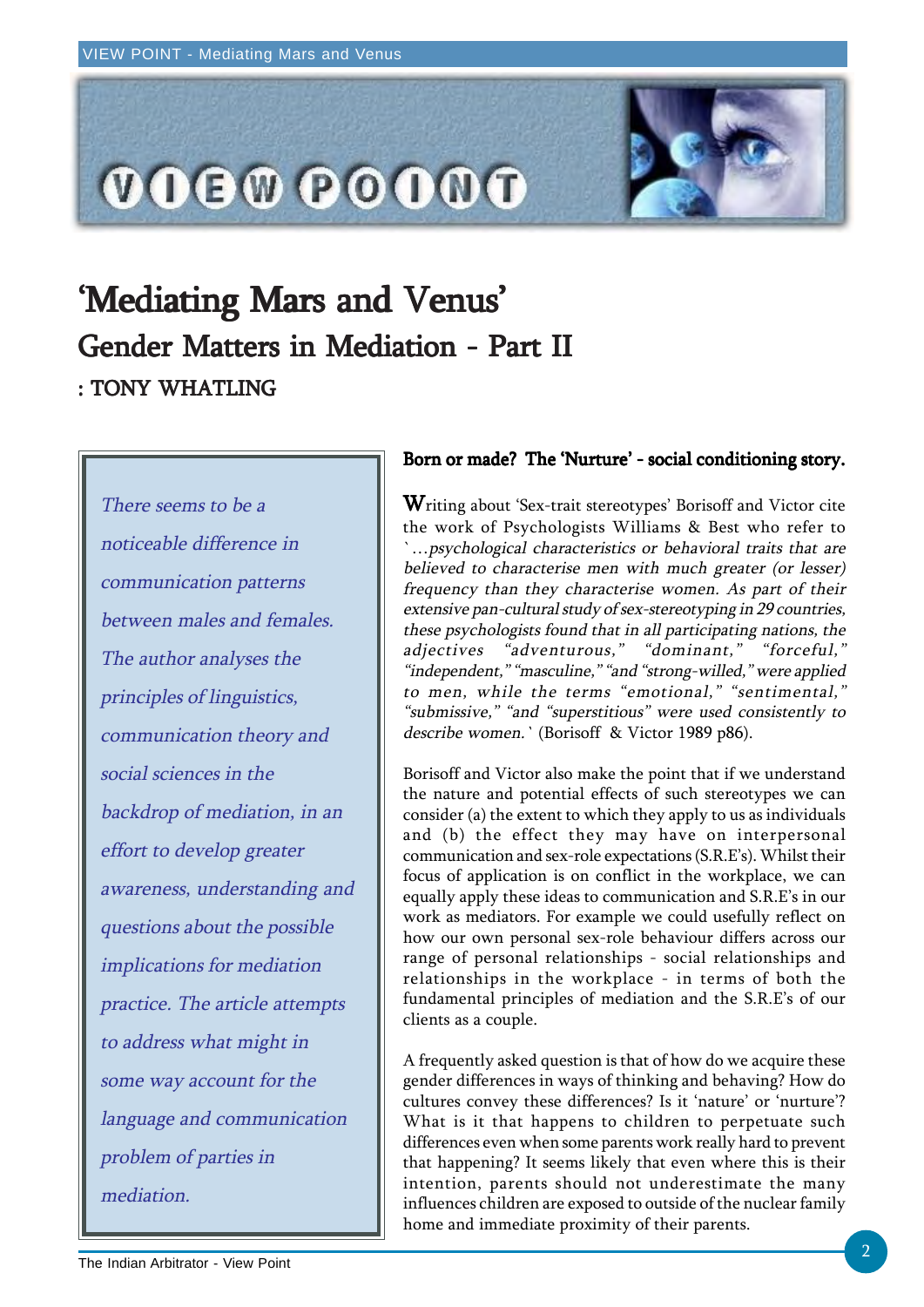

Borisoff and Victor give a number of sources of research studies and highlight how - 'through play, dress, household tasks, socialisation and education, girls learn to be polite, expressive, nurturant, compliant, dependant and pretty. In contrast, boys are encouraged to display aggressiveness, emotional control, independence, competitiveness and physical strength. Children in play from as young as the age of two show distinct preferences for different toys and rather than being biologically determined the preferences were influenced by positive or negative reinforcement by parents and other significant adults, e.g. grandparents and teachers. (Borisoff & Victor 1989 p93).

A problem with some of earlier writers on this subject was the tendency to pathologise such female male communication differences as right/wrong, good/bad. Writers referred to here however take the position that it is not about naming, blaming and shaming, but about facing the reality that difference just is, and moving on from that assumption to looking at ways to live and work with it, as suggested by Deborah Tannen.

'Recognising gender differences frees individuals from the burden of individual pathology. Many women and men feel dissatisfied with their close relationships and become even more frustrated when they try to talk things out. Taking a sociolinguistic approach to relationships makes it possible to explain these dissatisfactions without accusing anyone of being crazy or wrong, and without blaming-or-disgarding the relationship. If we can recognise and understand the differences between us, we can take them into account, adjust to and learn from each other's styles` …..If we can sort out differences of conversational style, we will be in a better position to confront real conflicts of interest-and to find a shared language in which to negotiate them,. (Tannen 1991 pp17/18).

## So what?

The late John Haynes would frequently, and always very wisely, ask in practice seminars and master-class workshops, 'So What'? He would say this, not in our traditional Western sub-cultural negative sense of 'So what yar-boo' or 'tough luck - deal with it', but in the sense of 'So what are the implications of what we have just heard or learned, for the way that we work as mediation practitioners?

Whatever our personal opinions and values about the thinking and communication differences debate, anecdotal evidence from direct mediation practice and frequent direct observation of mediation sessions through live supervision, there does seem to be a strong case for considering the implications for practice.

Just as we would respond sensitively to the needs of a client who did not have English as a first language, so too we should have regard for significant differences in conceptual thinking and communication preferences.



We would like to have your contributions. Articles should be in English. Please take care that quotations, references and footnotes are accurate and complete. Submissions may be made to the Journals Division, Indian Institute of Arbitration & Mediation, G-254, Panampilly Nagar, Cochin - 682 036 or editor@arbitrationindia.com.

Publication of the Article will be the discretion of IIAM and submissions made indicates that the author consents, in the event of publication, to automatically transfer this one time use to publish the copyrighted material to the publisher of the IIAM Journal.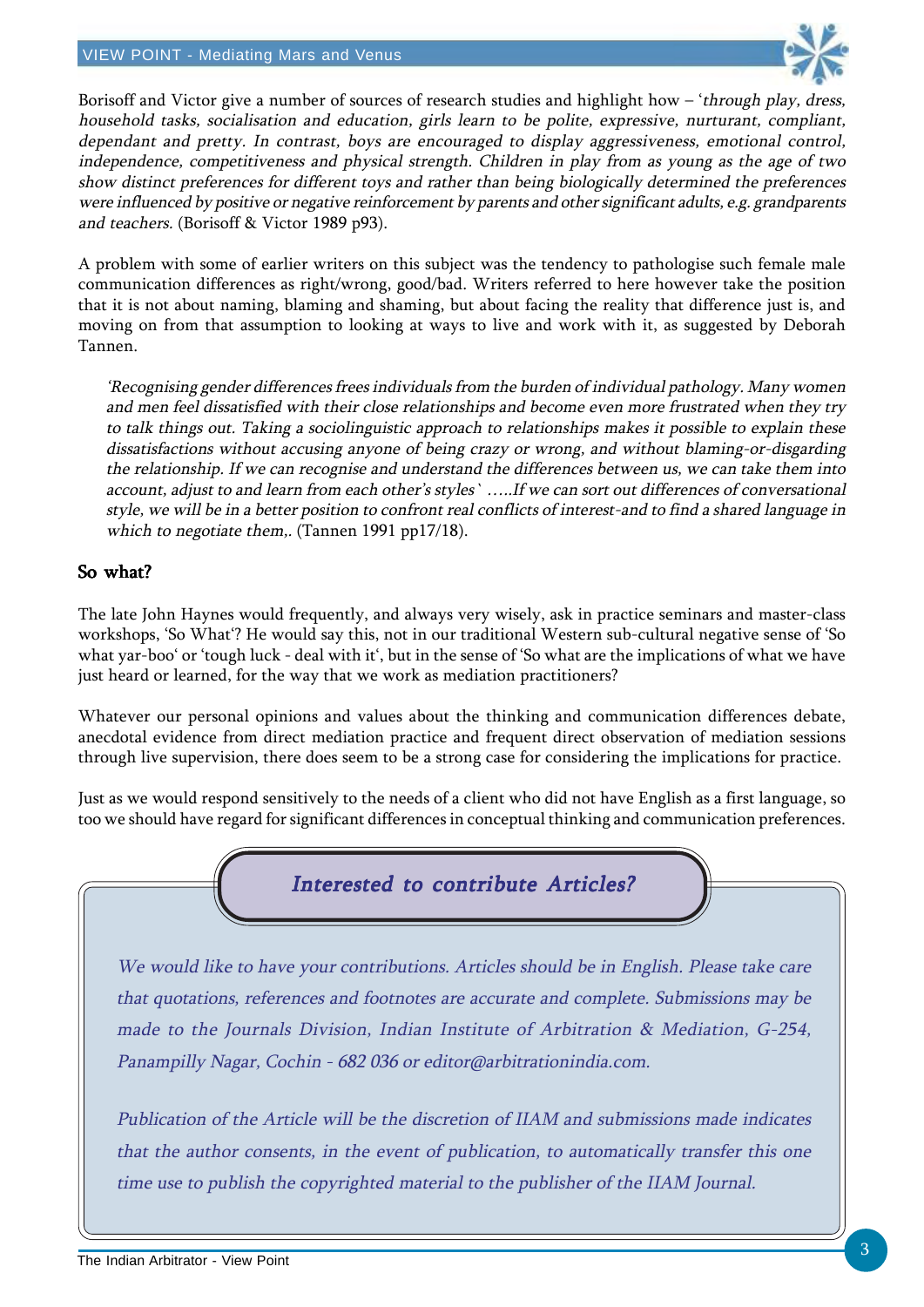

It is important to state at this stage that very few of us occupy the female male gender stereotypical positions described by the writers quoted above. Most of us are somewhere between the male female extremities of the scale and the centre point, or indeed may well cross over the central point in our hormonal influenced brain wiring configurations. In live-observed supervision I frequently see couples whose communication style preferences can be seen to be close to convergence nearer the centre of the scale - fairly well balanced in terms of left brain right brain preferences. At other times the stereotypical characteristics described at the start of this article can be observed. Less often I have witnessed a couple who both appear to have, as it were, crossed over the centre point. For example I observed a couple where the father, from a background in the arts and music, was the primary carer and full-time homemaker. The mother was the primary breadwinner and worked as an accountant. Both parents clearly demonstrated thinking and communication styles commonly associated with other gender stereotypical brain configurations - he thinking in very right-brained gestalts and big pictures - she in very logical, pragmatic and 'one thing at a time' left-brain style.

In terms of good quality inclusive mediation practice, what matters is that mediators have sufficient cultural sensitivity and cultural competence to be able to respond to these differences, just as they would to more obvious language or special needs communication provision.

To conclude, what follows is an attempt to highlight some of the mediation practitioner implications:

- Don't assume that because people look like you they are like you treat every client as unique, and avoid stereotypical assumptions
- Be prepared to listen, think and communicate outside of your normal communication style box
- Client problems with communication are primarily a problem for the professional not that of the clients - it is our responsibility to understand them and respond sensitively as facilitators of effective communication
- One size does not fit all clients often need bespoke packages and styles of communication tailored to their needs
- 'Audit the process' when in doubt, be professionally curious. For example if the verbal and non-verbal communication indicates a potential problem - ask how the session is going for each party - is it helping or not? If not, what can be done to make it more effective? It may be possible to do this in the joint meeting, or it may merit the face-saving privacy of a one-to-one caucus.
- Consider the implications of gender balance when co-working, perhaps as a result of indicators picked up in the individual pre-mediation information/ intake meetings. Where mediator availability prevents a mixed gender partnership, then at least acknowledge it at the start of the joint meeting - for example by saying something along the lines of 'Obviously there are three women in the room and one man, so if that becomes a problem for either of you please say. Similar sensitivity and overt acknowledgement also applies to a female or male mediator working solo with a couple.
- Monitor the gender style preferences actively. Co-mediation may well help to balance such issues and should also bring the opportunity for the mediator who is not at any point directly engaged in managing the factual detail of the case, for example contact hours or financial number crunching, to observe the interpersonal communication interactions. Where there is any uncertainty as to effectiveness, a timeout/tea break may be indicated, giving the opportunity for co-workers to confer and perhaps challenge each other on the issues.
- Comment on what you are observing with the couple. Often in mediation the most helpful and effective thing to say is what is in your head as a question or hypothesis, so why not share it? If your hypothesis it is not affirmed by them, then whether you agree with them or not, nothing will have been lost. If on the other hand one or both affirm it, then the issue is on the table and out in the open, so can be explored in terms of how to manage it effectively.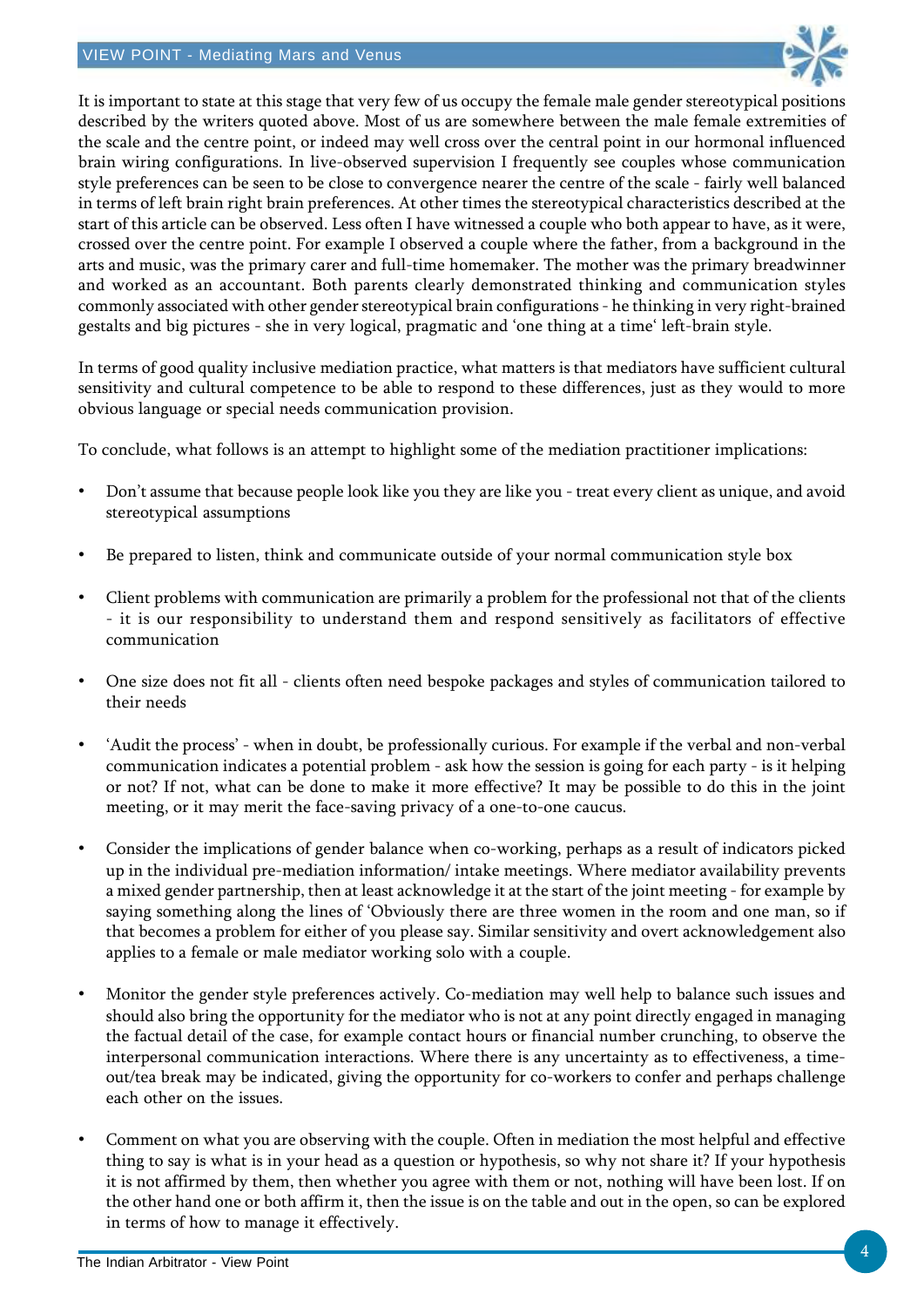

• Question why someone walked out. When a client walks out from a session or withdraws from mediation altogether, ask to what extent it may have had to do with diversity of thinking and communication styles between mediator(s) and client(s). Mediation breakdown should always be an issue to take to supervision - obviously not in a blaming style but as a mature professional learning exploration. In the heat of the moment and perhaps high conflict/emotion in that session, did I/we miss something connected to gender communication difference?

In conclusion, I hope that this article helps to raise awareness and debate on the topic of gender difference and diversity.

In day to day practice it may not feature particularly highly on the scale of issues that challenge our competence as mediators nor indeed arise as a problem for the majority of most of our clients.

Nevertheless, in my view, it does connect with a range of potential difficulties which may be overlooked in the context of ever increasing pressure on service providers to process more and more referrals and achieve a faster settlement seeking and solution focussed turnover of cases, against a backcloth of ever diminishing resources. As an experienced professional practice consultant to a number of service providers I do have serious concerns about such pressures, when they threaten to impair and diminish a practitioners opportunity to step back, reflect on, and learn from, casework experience.

In terms of quality standards and codes of professional practice, the topic is arguably located in issues related to power-balancing, see for example how it connects with the following extracts from one such example:

2.2 Mediation also aims to assist participants to communicate with one another now and in the future and to reduce the scope or intensity of dispute and conflict.

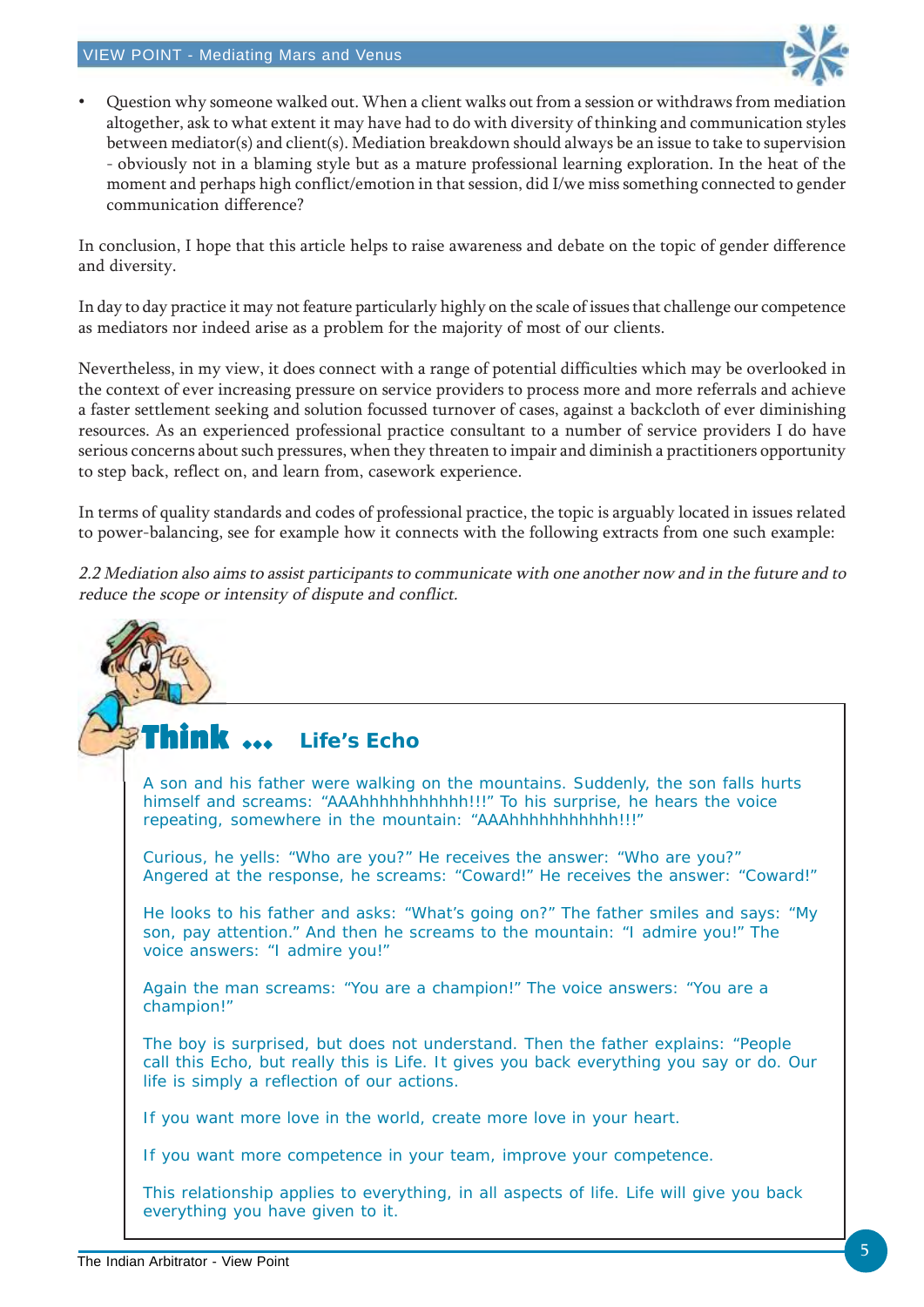

4.3.2 Mediators must seek to prevent manipulative, threatening or intimidating behaviour by any participant. Mediators must conduct the process in such a way as to redress, as far as possible, any imbalance in power between the participants. If any behaviour seems likely to render mediation unfair or ineffective, the mediator must take appropriate steps to prevent this, terminating mediation if necessary. (College of Mediators Code of Practice (2008)

The topic also goes to the heart of ideas about how we learn as professionals, from reflecting on our practice. Donald Shon refers to this when he says: 'We are in need of inquiry into the epistemology of practice. What is the kind of knowing in which competent practitioners engage? How is professional knowing like and unlike the kinds of knowledge presented in academic textbooks, scientific papers and learned journals? In what sense, if any, is there intellectual rigor in professional practice?......I begin with the assumption that competent practitioners usually know more than they can say. They exhibit a kind of knowing-in-practice, most of which is tacit. Nevertheless, starting with protocols of actual performance, it is possible to construct models of knowing, Indeed, practitioners themselves often reveal a capacity for reflection on their intuitive knowing in the midst of action and sometimes use this capacity to cope with the unique, uncertain, and conflicted situations of practice.' (Shon 1983)

Despite the political pressures and resource limitations, I remain optimistic that, based on regular contact with many highly experienced and competent mediation practitioners, we can continue to develop, explore and debate such areas of our practice that Shon refers to as 'tacit'. If indeed we do tend to 'know more than we say', then let us say what we know – and what better place for mediation professionals to do that than through the medium College of Mediators newsletters and conference events?

Given the title of this article I can think of no better quote to end on, than a postcard given to me recently, which states: 'Men are from earth – women are from earth – deal with it'

#### References:

Borisoff D. and Victor D. 'Conflict Management' 'A Communication Skills Approach' (1989) Prentice Hall Greenstein B. 'The Fragile Male' (1993) Boxtree Ltd.

Tannen D. 'you Just don't understand - women and men in conversation' (1991) Virago Press

Pease A. and Pease B. 'Why men don't listen and women can't read maps' – How we're different and what to do about it` (1998) Pease Training International.

Peterson B. 'Cultural Intelligence – A Guide to Working with People from Other Cultures' (2004) Brooks Peterson Intercultural Press Inc.

Schon D. 'The Reflective Practitioner – How Professionals Think in Action. (1983) Basic Books.

(Author: Tony Whatling is the Director of 'TW Training Works' Training & Consultancy', UK, with over 30 years experience as a family mediator and trainer. This Article was originally Published in College of Mediators Newsletter Issues 7 Feb. 2012)



A group of managers are given an assignment to measure the height of a flagpole. So they go out to the flagpole with ladders and tape measures, and they're falling off the ladders and dropping the tape measures. The whole thing is just a mess.

An engineer comes along and sees what they're trying to do, walks over, pulls the flagpole out of the ground, lays it flat, measures it from end to end, gives the measurement to one of the managers and walks away.

After the engineer has gone, one manager turns to another and laughs: "Isn't that just like an engineer? We're looking for the height and he gives us the length!"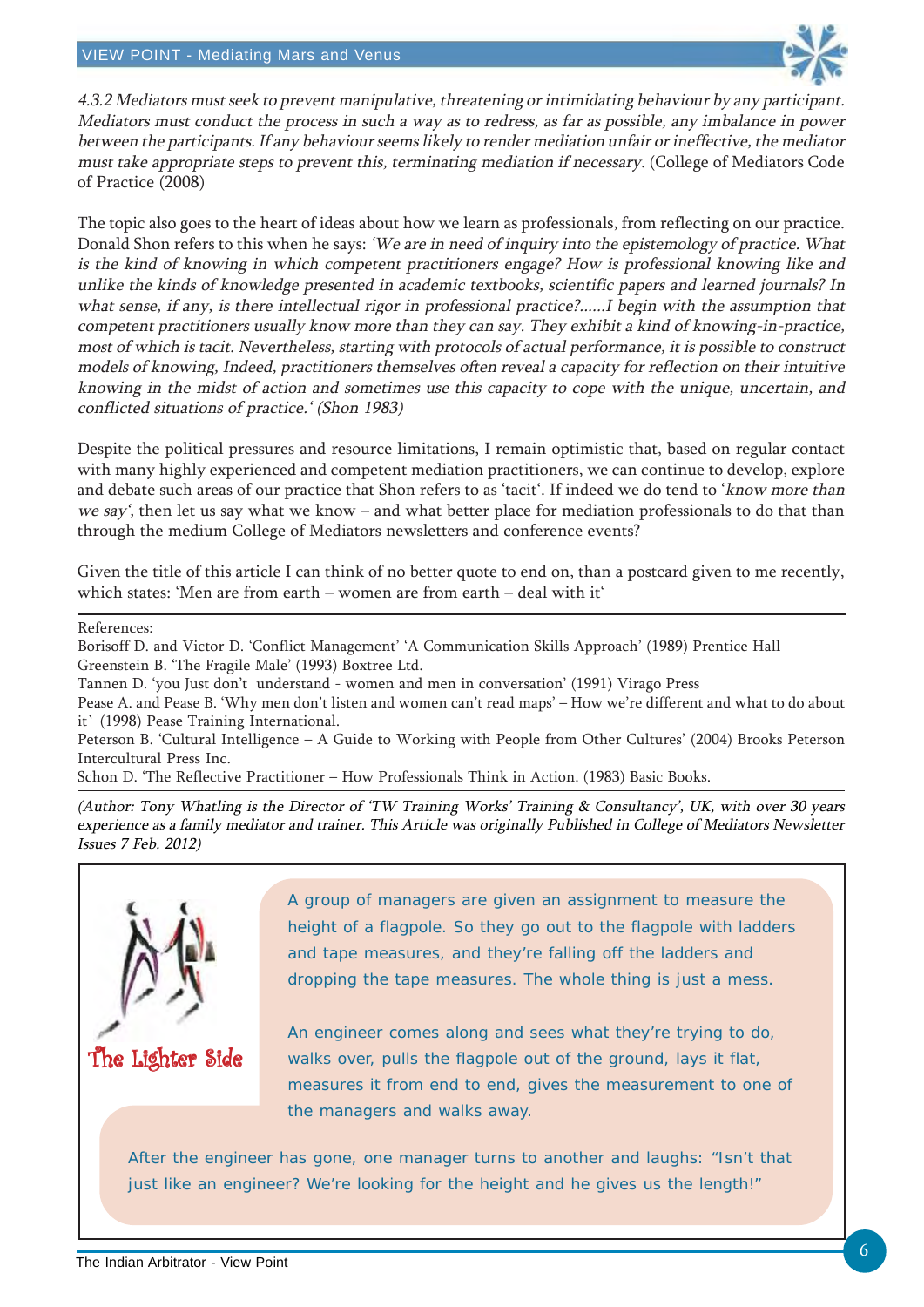

# The death of "Double Exequatur" under the New York Convention

: ARNAV NARAIN AND ANUSHA PANDE

What are the requirements for enforcement of foreign Awards in countries other than the country that rendered such Award. The enforcement of a foreign Award in India is governed by Part II of the Act. Chapter 1 of Part II pertains to New York Convention (NYC) Awards. The Delhi High Court in the Universal Tractor case is the first Court in India to have expressly and effectively applied the NYC Convention insofar as it deals with the removal of the principle of double exequatur.

The Delhi High Court on  $13<sup>th</sup>$  July 2012 in the matter of Universal Tractor Holdings v. Escorts Limited<sup>1</sup> has held that in order to seek enforcement of a foreign arbitral Award under Section 48 of the Arbitration and Conciliation Act, 1996 ('Act'), it is not necessary for the party seeking enforcement to show that leave for enforcing the Award has been obtained in the court of the country in which such Award is made.<sup>2</sup>

In order to understand what this ruling truly means, we need to first understand what were the requirements for enforcement of foreign Awards in countries other than the country that rendered such Award. The New York Convention, in Article V, provides for scenarios in which enforcement of a foreign Award can be refused. It reads as follows:

### "Article V:

1. Recognition and enforcement of the award may be refused, at the request of the party against whom it is invoked, only if that party furnishes to the competent authority where the recognition and enforcement is sought, proof that:

(a) The parties to the agreement referred to in article II were, under the law applicable to them, under some incapacity, or the said agreement is not valid under the law to which the parties have subjected it or, failing any indication thereon, under the law of the country where the award was made; or (b) The party against whom the award is invoked was not given proper notice of the appointment of the arbitrator or of the arbitration proceedings or was otherwise unable to present his case; or

(c) The award deals with a difference not contemplated by or not falling within the terms of the submission to arbitration, or it contains decisions on matters beyond the scope of the submission to arbitration, provided that, if the decisions on matters submitted to arbitration can be separated from those

#### (Footnotes)

1 Universal Tractor Holdings v. Escorts Limited: In Ex. P 372 of 2010 delivered on 13.07.2012 2 Ibid. at para 31.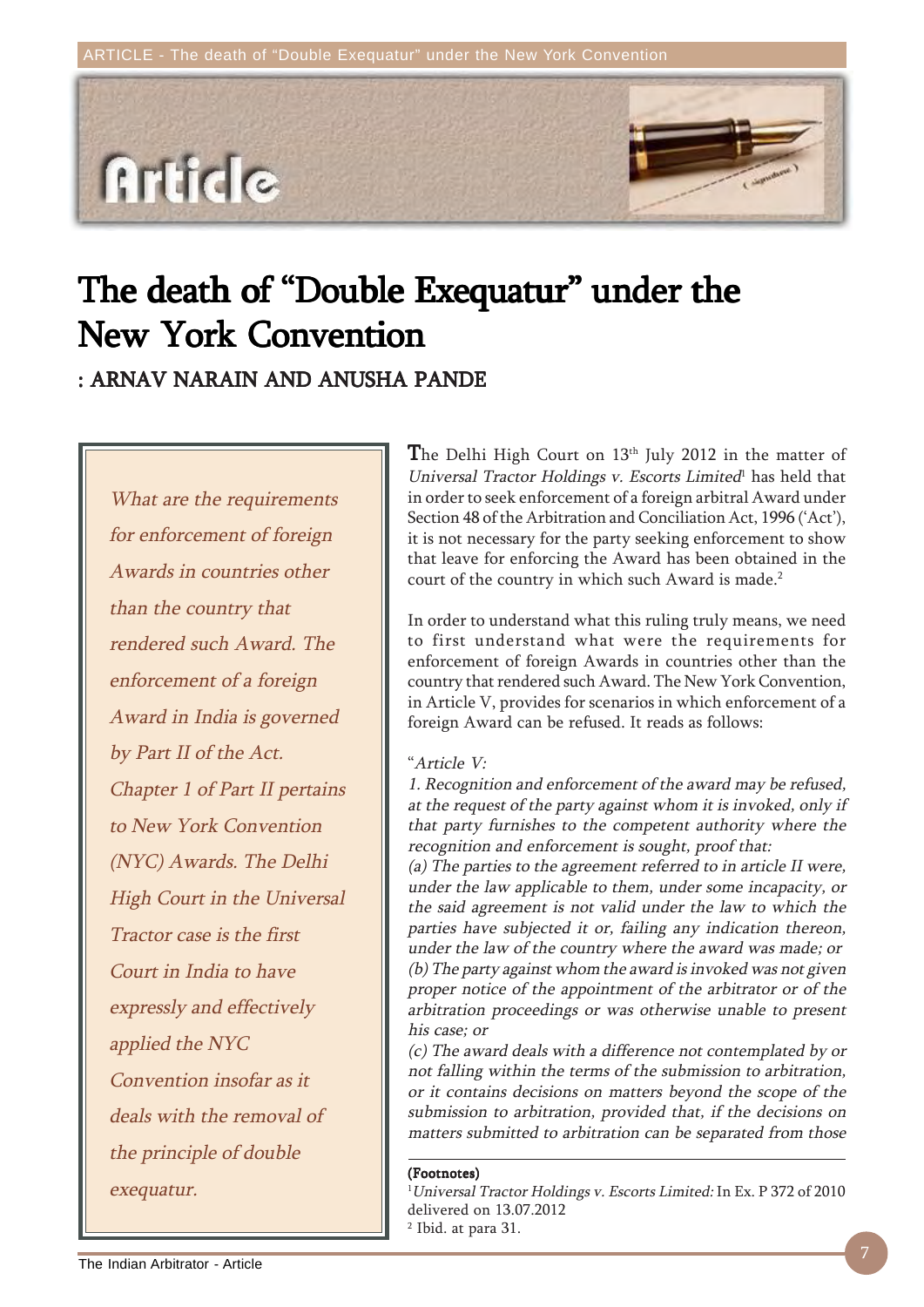

(c) The award deals with a difference not contemplated by or not falling within the terms of the submission to arbitration, or it contains decisions on matters beyond the scope of the submission to arbitration, provided that, if the decisions on matters submitted to arbitration can be separated from those not so submitted, that part of the award which contains decisions on matters submitted to arbitration may be recognized and enforced; or

(d) The composition of the arbitral authority or the arbitral procedure was not in accordance with the agreement of the parties, or, failing such agreement, was not in accordance with the law of the country where the arbitration took place; or

(e) The award has not yet become binding, on the parties, or has been set aside or suspended by a competent authority of the country in which, or under the law of which, that award was made.

 2. Recognition and enforcement of an arbitral award may also be refused if the competent authority in the country where recognition and enforcement is sought finds that:

(a) The subject matter of the difference is not capable of settlement by arbitration under the law of that country; or

(b) The recognition or enforcement of the award would be contrary to the public policy of that country."

The enforcement of a foreign Award in India is governed by Part II of the Act. Chapter 1 of Part II pertains to New York Convention (NYC) Awards. The New York Convention itself has been set out in the First Schedule to the Act. Chapter 2 of Part II of the Act governs the enforcement of Awards under the Geneva Convention, which is set out in the Second Schedule to the Act. For the purpose of the present article, the author seeks to show as to how the rule for enforcement of foreign Award in a Convention country, other than the rendering State, has been liberalized post-the Geneva Convention.

One of the questions raised in the case of Universal Tractor Holdings was whether the impugned Award had become binding on the parties in terms of the abovementioned Article V(1)(e) of the New York Convention. Similar to the said provision of the New York Convention is Art. 48(1)(e) of the Act. The judgment debtor (JD) in the abovementioned case submitted that since the foreign Award, which was passed in the U.S.A., was yet to be recognized and held enforceable by the concerned US Court $^3$  under the Federal Arbitration Act<sup>4</sup>(FAA), it cannot be sought to be enforced in a court in India.

The primary question that arose for determination was whether the foreign Award was, after being pronounced, required to be 'recognised' or made a decree of the Court in the USA under the FAA? This, in the view of the Hon'ble Delhi High Court, required the examination of the rule of double exequatur.

## Understanding 'Double Exequatur'

Under the Geneva Convention, the burden was upon the party seeking enforcement of a foreign Award to prove the fulfillment of the conditions necessary for enforcement, one of which was that the Award had become "final" in the country in which it was made. In other words, the party seeking enforcement had to show that the question of exequatur, i.e. the question of whether or not the foreign Award can be recognized and/or enforced had been considered and answered in the affirmative by the competent authority in the country in which the Award was made. This created problems for the enforcement of foreign Awards as the judicial authorities in some countries were of the view that the person seeking enforcement of a foreign Award should first produce an order of the court of the country in which the Award was made granting leave to enforce (such as an *exequatur*) and then only seek a similar order in the country in which enforcement was sought. This was termed as "double exequatur".

## New York Convention: Dispensing Double Exequatur

The New York Convention which replaced the Geneva Convention, was enacted with a view to reduce the multiplicity of proceedings involved in an arbitration, in particular, those that entailed a reasonable degree of judicial intervention. The idea was to strengthen this alternative means of dispute resolution by making suitable standards befitting all countries. Even though every country has its own laws, rules and regulations,

(Footnotes) 3 Wake County Superior Court 4 9 U.S.C. § 1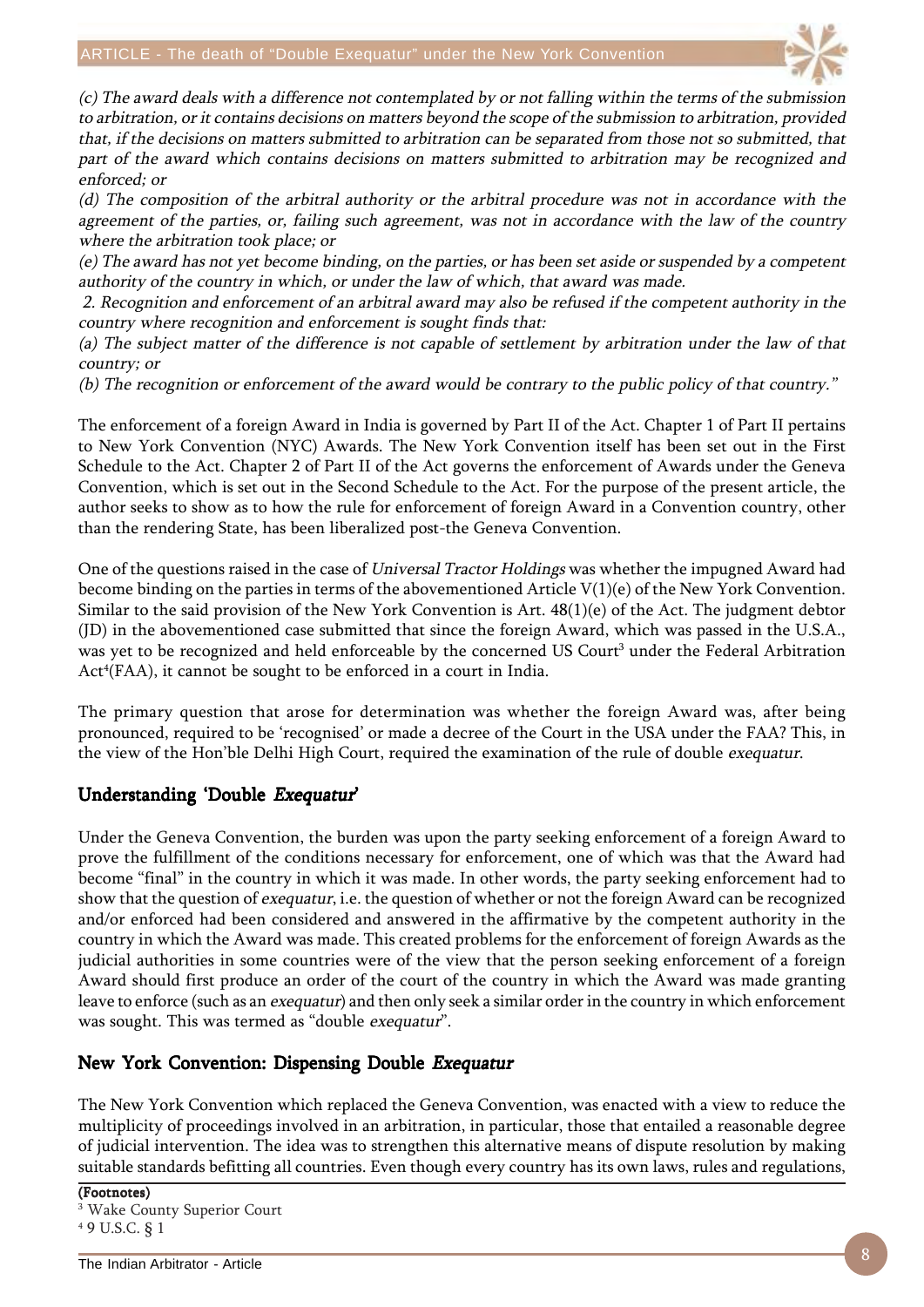

the NYC was passed with a view to ease the working of the enforcement mechanism with regard to foreign arbitral Awards universally.

One of the major changes brought about by the NYC in the field of arbitration, as has also been noted by the DHC in the Universal Tractor case was the dispensation of the requirement of double exequatur. Another significant change that the NYC brought through was that the burden of proving the grounds for nonenforcement of the foreign Award was placed on the party resisting enforcement.

In Dicey and Morris, The Conflict of Laws<sup>5</sup>, it is stated as follows:

"…The Private International Law Committee in their Fifth Report suggest that an Award is "binding" if no further recourse may be had to another arbitral tribunal (e.g. an appeals tribunal); and that the fact that recourse may be had to a Court of law does not prevent the Award from being 'binding'. One thing seems clear: the Conference which approved the New York Convention wished to avoid a double exequatur of arbitration Awards, one in the country where the Award was made and the other in the country where it is sought to be enforced."

Therefore, it becomes relatively clear that the intention of the NYC was the removal of the double exequatur requirement in order for a foreign Award to be easily enforceable in NYC country other than the rendering country.

This interpretation of the NYC was further strengthened in the seminal commentary on the New York Convention by Albert Jan van den Berg, which provides as follows:

"Another improvement of the New York Convention's scheme for enforcement of an Award is the elimination of the "double exequatur". Under the Geneva Convention the party seeking enforcement of an Award had to prove that the Award had become "final" in the country in which it was made. In practice this could be proven only by producing an exequatur (leave for enforcement or the like) issued in the country in which the Award was made. As the party had also to acquire a leave for enforcement, this amounted to a system of "double exequatur". The thought prevailed at the New York Conference that the acquisition of a leave for enforcement in the country where the Award was made was an unnecessary time-consuming hurdle, especially since no enforcement was sought in that country. Moreover it could lead to delaying tactics on the part of the respondent who could forestall the Award becoming final by instituting setting aside procedures in the country in which the Award was made.

#### (Footnotes)

 $^5$  Dicey and Morris, *The Conflict of Laws*,  $11^{\text{th}}$  Edn. at p. 586





Indian Institute of Arbitration & Mediation welcomes you to take part in an exiting attempt of social transition to make our world a safe, sustainable, peaceful and prosperous place to live. Make an important contribution by adopting or supporting Community Mediation Clinics in India.



**For details visit www.communitymediation.in**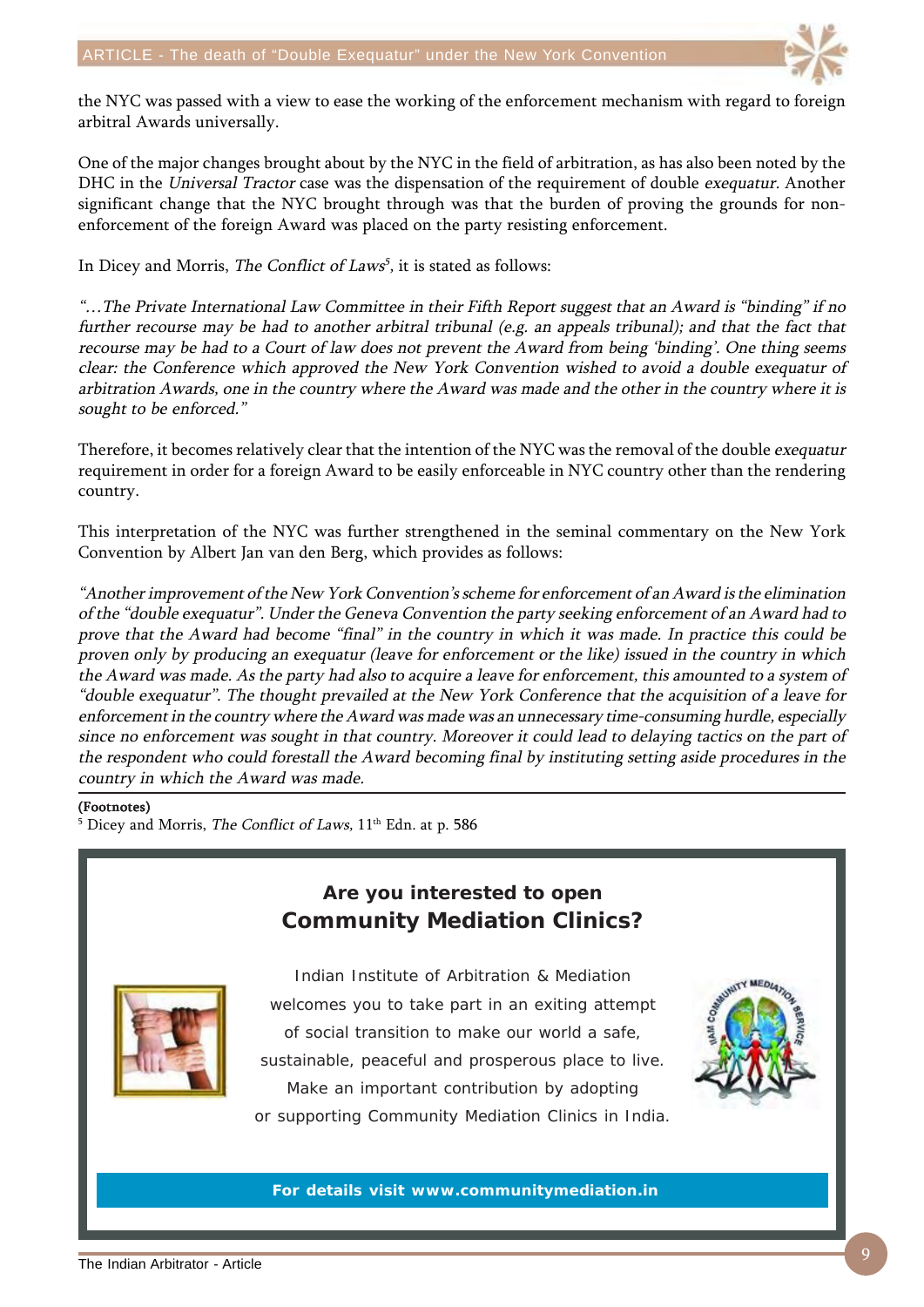

'The elimination of the "double exequatur" is achieved in two ways. In the first place, the word "final" is replaced by the word "binding" in order to indicate that it does not include the exequatur in the country of origin (Art.  $V(1)(e)$ . In the second place, it is no longer the party seeking enforcement of the Award who has to prove that the Award has become binding in the country in which the Award is made; rather, the party against whom the enforcement is sought has to prove that the Award has not become binding.<sup>36</sup>

Foreign arbitral Awards under the New York Convention can, therefore be enforced immediately after the Award becomes binding upon the parties in the country rendering where the Award is rendered. The NYC has brought about the following three major changes which have been expressly recognized for the first time by the Delhi High Court in the Universal Tractor case:

- Removal of the requirement of double exequatur
- Replaced the term "final" with the term "binding" in respect of enforcement of foreign Awards
- Shifted the burden of proving whether or not an Award has become binding in the rendering State upon the party resisting enforcement.

In the commentary on 'International Commercial Arbitration', Mr. Gary B. Born, an expert legal practitioner in the field of international commercial arbitrations, has made the following observation:

#### "International Arbitration Conventions: 'Final' or 'Binding' Awards.

Under international arbitration conventions that preceeded the New York Convention, enforcement of foreign arbitral Awards was generally required only if those Awards were "final". That was true, for example, under the Geneva Convention, which only mandated enforcement of "final" arbitral Awards. Moreover, the Geneva Convention provided that the burden of establishing "finality" was on the party seeking enforcement, which was required to demonstrate that the Award was "not open to opposition, appel or pourvoi en cassation (in the countries where such forms of procedure exist) [and that no] proceedings for the purpose of contesting the validity of the Award are pending.

As a consequence, parties seeking to enforce foreign arbitral Awards under the Geneva Convention were effectively required to follow a so-called "double exequatur" process. This entailed obtaining judicial confirmation of the Awards in the local courts of the places where they were rendered (in order to prove their "finality"), and thereafter seeking judicial enforcement abroad.

As reflected in the New York Convention's drafting history, one of the principal (and deliberate) innovations of the Convention was its abandonment of the "double exequatur" procedure which was widely perceived as cumbersome and ineffective. This purpose is uniformly confirmed by commentary and national court decisions. To accomplish this, the Convention shifted the burden of proof to the party resisting the Award (who is required to prove the existence of grounds for non-recognition of the Award, including that an Award is not binding)."<sup>7</sup>

A bare perusal of the abovementioned extracts makes it amply clear that the NYC specifically abandoned the "finality" requirement, which was embodied in Art. I of the Geneva Convention. Instead, Art. III of the NYC now requires that arbitral Awards shall be recognized, while At. V(1)(e) permits, but does not require, nonrecognition of an Award if it has not become "binding" or has been set aside where it was made. Under these provisions of the NYC, once an Award becomes "binding" it is subject to recognition in any Contracting State- notwithstanding the fact that the Award has not been confirmed in the arbitral seat.

Mr. Born goes on to explain that "the possibility of ongoing judicial review of an Award in the arbitral seat should not prevent the Award from being binding (since this would effectively revive the double exequatur requirement by preventing an Award from being binding until avenues for local review had been exhausted."

#### (Footnotes)

7 Gary B. Born, International Commercial Arbitration, Kluwer Law International, 2009, vol, II at p. 2720

 $^{\rm 6}$  Albert Jan van den Berg, *The New York Arbitration Convention of 1958- Towards a Uniform Judicial* Interpretation(1981), at p. 266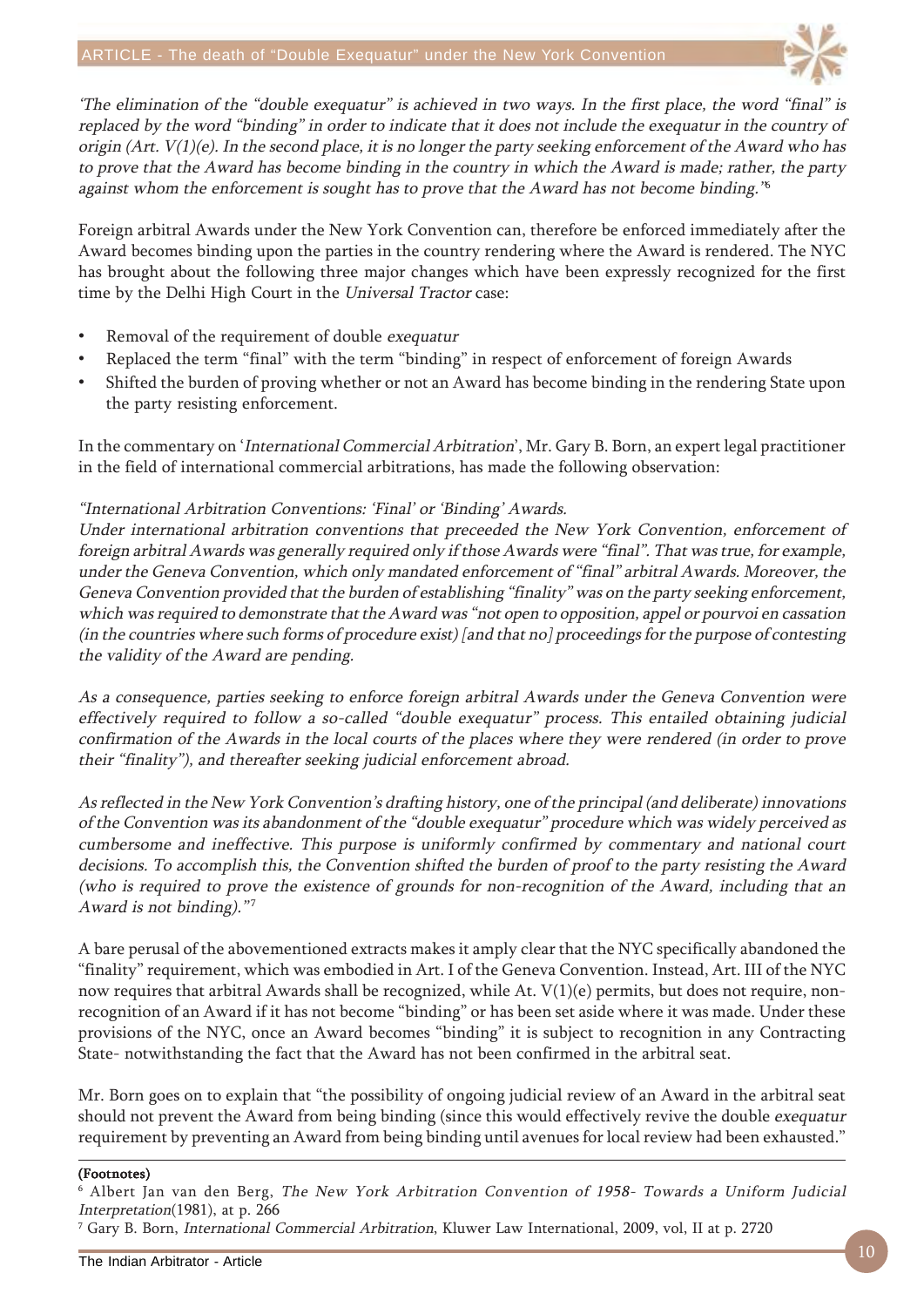

#### **Brief Case Analysis**

### India:

The Supreme Court of India in Oil and Natural Gas commission v. Western Company of North America<sup>8</sup> acknowledged the abovementioned modifications/ developments brought about by the NYC quoting extensively from Van den Berg's commentary. In that case, the question concerned the enforceability of a domestic Award under the Arbitration Ac, 1940 and not a foreign Award. Hence, no conclusive answer could be attributed to the ambiguity surrounding the double exequatur requirement.

As far as decisions in the Indian courts are concerned, the argument for dispensing the "double exequatur" requirement under the NYC has been raised by reputed Senior advocates like Mr. Ashok Desai and Mr. K. K. Venugopal in an array of cases, however, on the specific point of "double exequatur" the courts in the past have made no express ruling.<sup>9</sup> The courts have merely taken a note of such submissions since the primary question involved pertained to the interpretation of the term 'public policy'.

In the case of Fuerst Day Lawson Ltd. v. Jindal Exports Ltd.<sup>10</sup>, after discussing the 1940 Act, the 1996, and the Foreign Awards (Recognition and Enforcement) Act, 1961 it was clarified that "for enforcement of a foreign Award there is no need to take separate proceedings, one for deciding the enforceability of the Award to make it a rule of the court or decree and the other to take up execution thereafter. In one proceeding the court enforcing a foreign Award can deal with the entire mater." Thus it appears that the question whether an Indian court is precluded from enforcing a foreign Award which has not been recognized or declared enforceable in the Court of the country in which it was made has not directly arisen for consideration yet in the Supreme Court of India.

The Delhi High Court in the Universal Tractor case is the first court in India to have expressly and effectively applied the NYC Convention insofar as it deals with the removal of the principle of double exequatur.

#### (Footnotes)

8 (1987) 1 SCC 496 9 Renusagar Power Co. Ltd. v. General Electric Co., 1994 Supp(1) SCC 644; Smita Conductors Ltd. v. Euro Alloys Ltd, (2001) 7 SCC 728 and ONGC v. SAW Pipes, (2003) 5 SCC 705 10 (2001) 6 SCC 356



## Become part of IIAM

We are happy to invite you to become an IIAM Member. Apart from the Governing Council, elected from the members, it is decided to form Expert Committees and Users Committees from the members to give expert advice / opinions to the Governing Council on the improvement of ADR in India. Your association will provide the necessary inspiration for the endeavours of IIAM.



Choose from the different category of memberships.

For details: log on to www.arbitrationindia.com/htm/membership.htm or mail to dir@arbitrationindia.com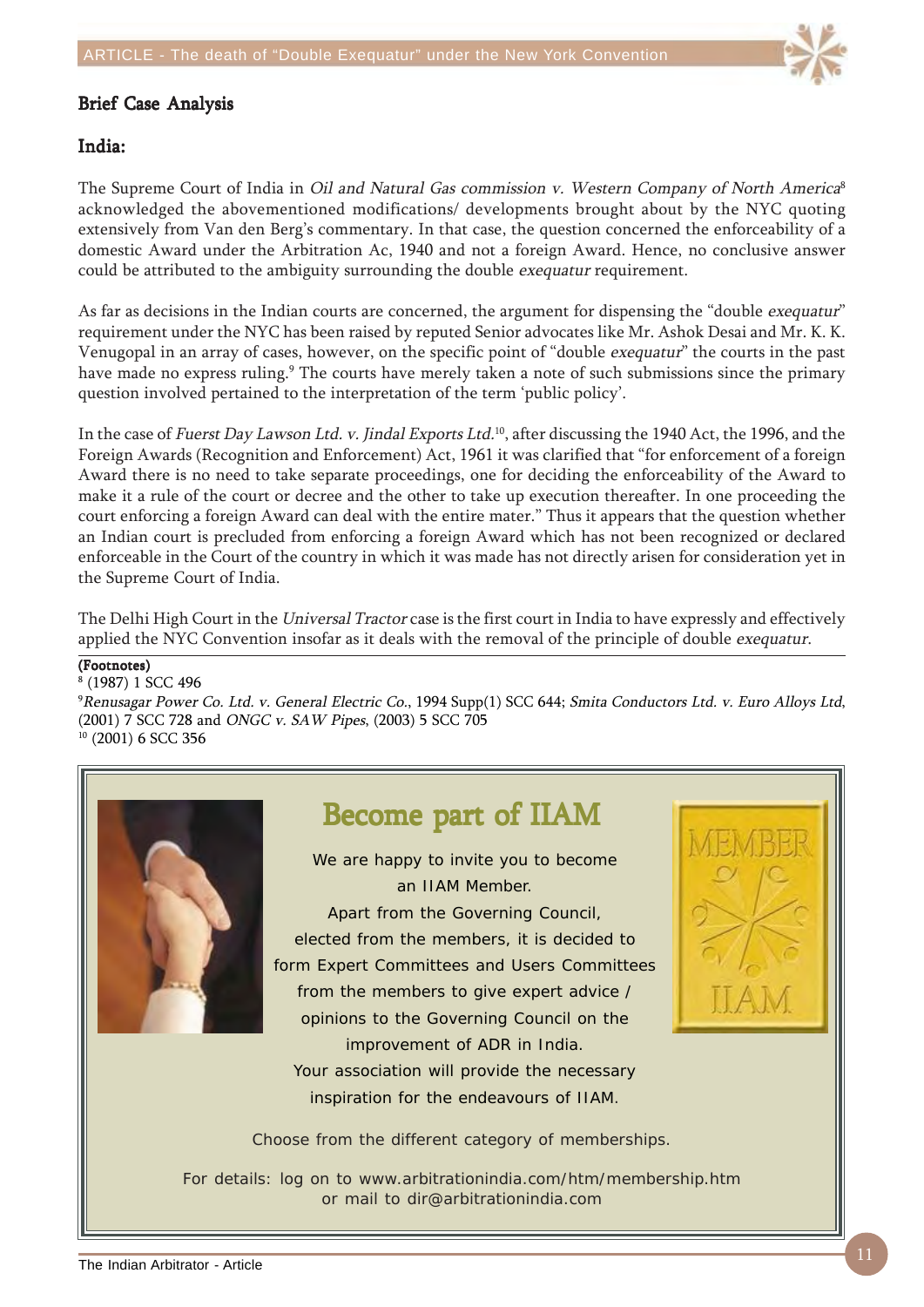

## **Other Countries:**

In Rosseel NV v. Oriental Commercial & Supply Co. (UK) Ltd.11 it was held that "..the New York Convention eliminated the 'double exequatur' requirement under the earlier Geneva Convention. Under the Geneva Convention a party who sought to enforce an Award, had to prove an exequatur (leave to enforce) issued in the country in which the Award was made as well as leave to enforce in the country in which he sought enforcement. The New York Convention abolished the need to obtain leave to enforce in the country where the Award was made."

This view was reiterated and reinforced in the recent case of Dallah Real estate and Tourism Holding Company v. The Ministry of Religious Affairs, Government of Pakistan<sup>12</sup> wherein it was held as follows:

"The New York Convention does not require double exequatur and the burden of proving the grounds for non-enforcement is firmly on the party resisting enforcement."

Furthermore, in another recent case i.e. Dowans Holding SA, Dowans Tanzania Ltd. v. Tanzania Electric Supply Co. Ltd.<sup>13</sup>, the High Court of Justice Queens Bench Division Commercial Court held that: "The New York Convention, upon which the UK Act is based, contained in almost identical wording the provisions of S.103(2)(f) in Article V(1)(e) and s103(5) is in almost identical terms to Article VI. It is common ground that the intention of the New York Convention was to make enforcement of a Convention Award more straightforward, an in particular to remove the previous necessity for double *exequatur*- i.e. the need, before a Convention Award could be enforced in any other jurisdiction, for it to be shown that it has first been rendered enforceable in the jurisdiction whose law governs the arbitration…"

Finally, the 5th Circuit Court in the case of Karah Bodas Company LLC v. Perusahaan Pertambangan Minyak Dan Gas Bumi Negara<sup>14</sup> observed that "when the Convention was drafted, one of the main purposes was to facilitate the enforcement of arbitration Awards by enabling parties to enforce them in third countries without first having to obtain either confirmation of such Awards or leave to enforce them from a court in the country of the arbitral situs."

### Conclusion

It is therefore concluded that, at a time when courts (especially in India) are struggling to give finality to disputes that choose arbitration as a means of settlement, and delays are mounting on the shoulders of adjudicatory authorities, the need of the hour is to reduce the multiplicity of unnecessary and time-consuming proceedings.

The removal of the double *exequatur* requirement was aimed at reaching this very end i.e. timely implementation of a foreign Award. The legislative history of the NYC as well as the national and international case law, suggest that the interpretation of such Conventions must be in light of the ultimate welfare or the parties and should not serve as instruments of abuse of the procedures for settlement.

The Delhi High Court has taken a much needed and conclusive step towards a healthy implementation of foreign Awards under the NYC in countries other than the rendering State insofar as it has confirmed the removal of the double exequatur requirement under the New York Convention.

#### (Footnotes)

<sup>11</sup> (1991) 2 Lloyd's Law Rep 625 12 (2011) 1 A.C. 763 13 (2011)EWHC 1957 (Comm) <sup>14</sup> 335 F. 3d 357, (5<sup>th</sup> Circuit 2003) at p. 366-67

(Authors: Arnav Narain and Anusha Pande are final year law students of Amity Law School, IP University, India)

Argument is to determine who is right. Discussion is to determine what is right. ~Bishop Dale Bronner~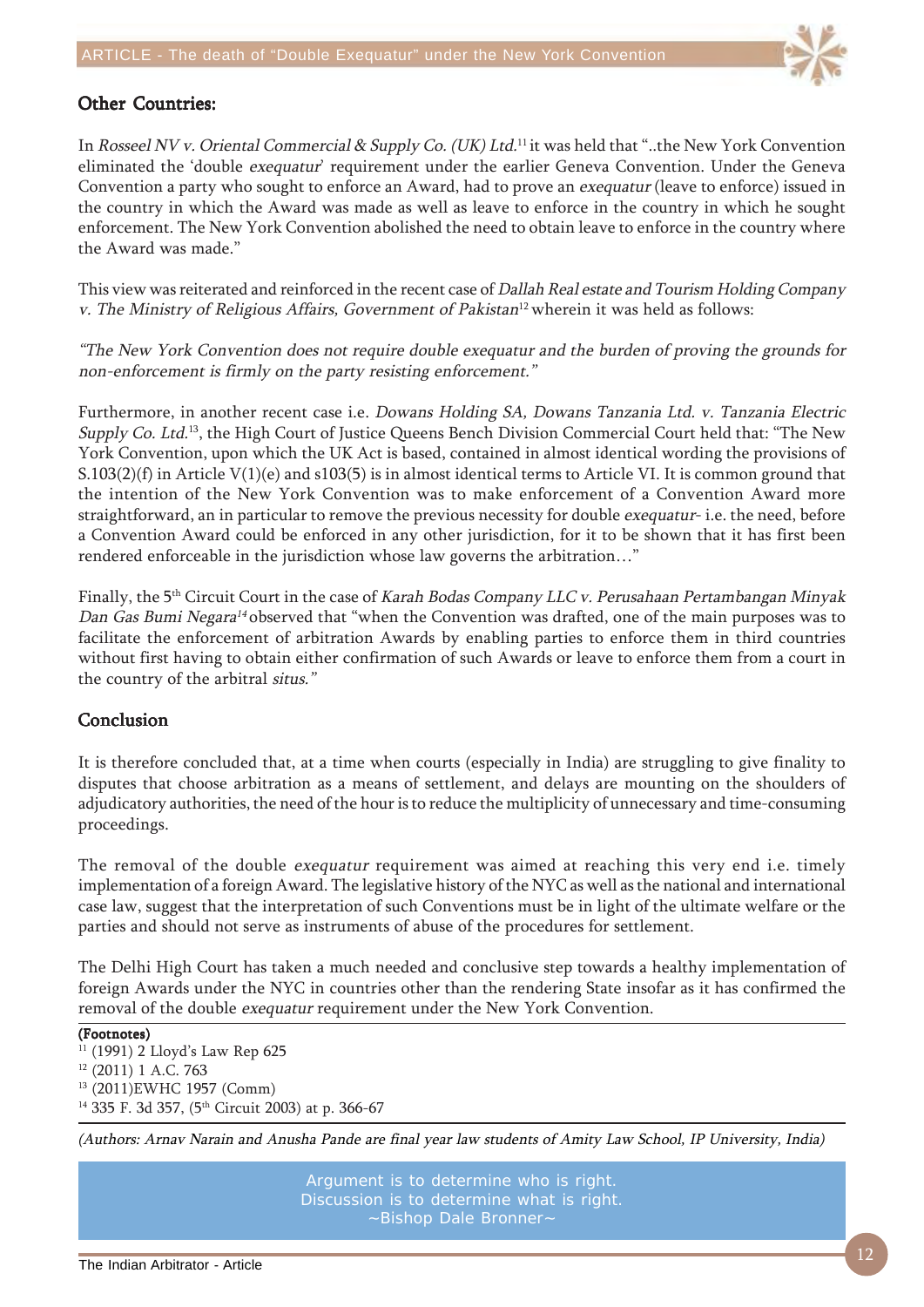

## IIAM Community Mediation Clinics launched in Kerala



Chief Justice Manjula Chellur lighting the lamp, inaugurating the function. Present are (from left) Mr. Padmakumar, IG of Police, Mr. Anil Xavier, President of IIAM, Mr. Tony Chammani, Mayor of Cochin, Mr. Hormis Tharakan, former Director General of Police, Kerala, Mr. Jusrice K.T. Thomas, former Judge Supreme Court of India and Mr. Justice T.V. Ramakrishnan, former Judge, High Court of Kerala.

The Chief Justice of Kerala, Justice Manjula Chellur has dedicated to the nation IIAM Community Mediation Clinics on the 12<sup>th</sup> of October at a function held at Cochin. The function was presided over by Mr. Justice K.T. Thomas, former Judge of the Supreme Court of India. Five Community Mediation Clinics were launched in different districts of Kerala and a batch of 36 community mediators were accredited at the function.

The Chief Justice said that the concept of neighbours helping neighbours to resolve conflicts and disputes is a great concept which could go a long way in building a harmonious and peaceful society, which Mahatma Gandhi dreamt about. Mr. Tony Chammani, Mayor of Cochin, Mr. Hormis Tharakan, former Director General of Police, Mr. Padmakumar, Inspector General of Police and Mr. Anil Xavier, President of IIAM spoke on the occasion.

The IIAM Community Mediation Service is planning to put up Clinics in different parts of Kerala associating with organisations, associations, business groups and public spirited citizens. For details contact dpm@arbitrationindia.com